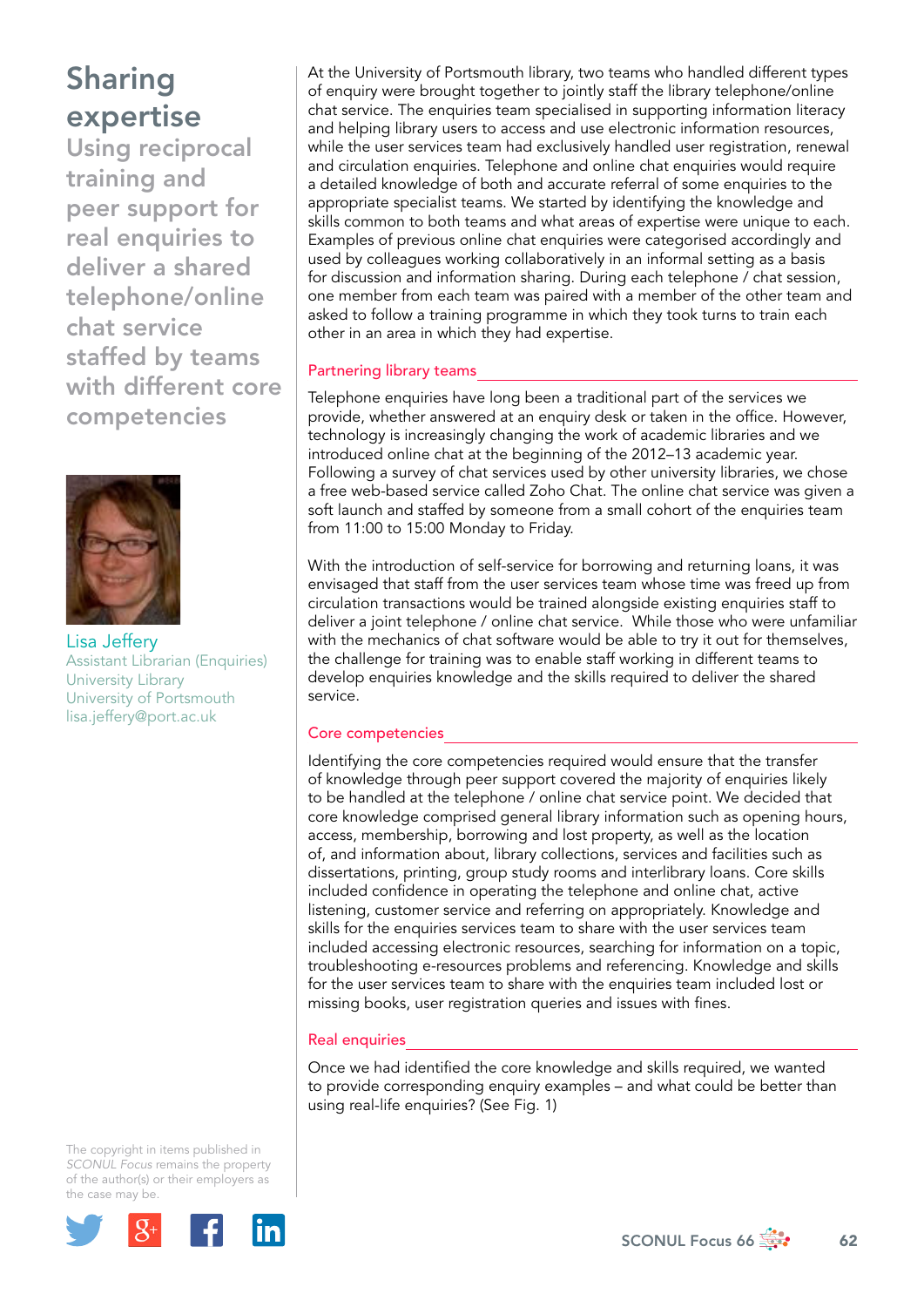Using reciprocal training and peer support for real enquiries to deliver a shared telephone/online chat service staffed by teams with different core competencies

| Knowledge / skill                                                                                                                                               | Sources of training / support                                                     | <b>Enquiry examples</b>                                                                                      |  |
|-----------------------------------------------------------------------------------------------------------------------------------------------------------------|-----------------------------------------------------------------------------------|--------------------------------------------------------------------------------------------------------------|--|
| General library<br>information:<br>Address<br>Opening hours<br>Study zones<br>Layout of stock,<br>book loan types,<br>borrowing limits<br>etc.<br>Lost property | Library update session:<br>supporting students<br>with the new library<br>website | Hi, I just wanted to<br>ask if I could send a<br>book to the library<br>by post? (6 Mar)                     |  |
|                                                                                                                                                                 | Library guide<br>Library website<br>Staff wiki                                    | Is the library open on<br>٠<br>a Saturday? (23 Oct)<br>Where are the areas I<br>can eat located? (26<br>Oct) |  |
|                                                                                                                                                                 |                                                                                   | Hi, is it possible to<br>borrow journals from<br>the library? (5 Feb)                                        |  |
|                                                                                                                                                                 |                                                                                   | Hi, I have lost my<br>phone and wanted<br>to ask if anything<br>had been handed in?<br>(21 Nov)              |  |

*Fig. 1 Core knowledge and skills and examples of real-life enquiries* 

A standard feature of chat software is the automatic recording of online chat conversations, often referred to as the chat history, and these transcripts can be forwarded to the enquirer. By collating online chat enquiries received during the past academic year, we discovered the surprising breadth and often complex nature of questions asked via online chat. The enquiries were extracted from the chat history, preserving the anonymity of enquirer, and saved into a template in order to create a worksheet for each enquiry (Fig. 2).

#### Enquiry 2

#### 1 Text of the enquiry

I am an ex student and I have a number of old Mathematics books which I would be happy to donate to the Library. Is there any facility for this? (4 Oct)

- 2 Where would you find the information to help answer this enquiry Library website (<http://www.port.ac.uk/library/about/policies/collman/selection/>)
- 3 Is there anything about this enquiry that you might have to check? Yes, the size of the donation
- 4 At what point would you refer on and to whom? Refer on a Subject Librarian because donations need to be approved before they are added to stock.

*Fig. 2 Enquiry example worksheet template*

The enquiry was then given a number corresponding to the transcript of the enquiry. Enquiries were divided into the categories described above according to the area(s) of knowledge or particular skill(s) that could be demonstrated for training purposes. A table was created to bring together all the enquiries, grouped by category, with links to each worksheet and somewhere for staff to record their initials and date as each was completed (Fig. 3).

| Knowledge and skills<br>common to the enquiries<br>and user services teams |                | Knowledge and skills for the<br>user services team to share<br>with the enquiries team |                | Knowledge and skills for the<br>enquiries team to share with<br>the user services team |                             |
|----------------------------------------------------------------------------|----------------|----------------------------------------------------------------------------------------|----------------|----------------------------------------------------------------------------------------|-----------------------------|
| <b>Enquiry 1</b>                                                           | 24/06/13 JH CT | Enguiry 61                                                                             | 24/06/13 JH CT |                                                                                        | Enquiry 85   24/06/13 JH CT |
| <b>Enquiry 2</b>                                                           | 24/0613 JH CT  | Enquiry 62                                                                             | 25/06/13 JB PT |                                                                                        | Enquiry 86   25/06/13 JB PT |
| <b>Enquiry 3</b>                                                           | 25/06/13 JB PT | Enquiry 63                                                                             | 25/06/13 JB PT | Enquiry 87                                                                             | 25/06/13 JB PT              |

*Fig. 3 Telephone and online chat enquiry worksheets* 

The copyright in items published in *SCONUL Focus* remains the property of the author(s) or their employers as the case may be.

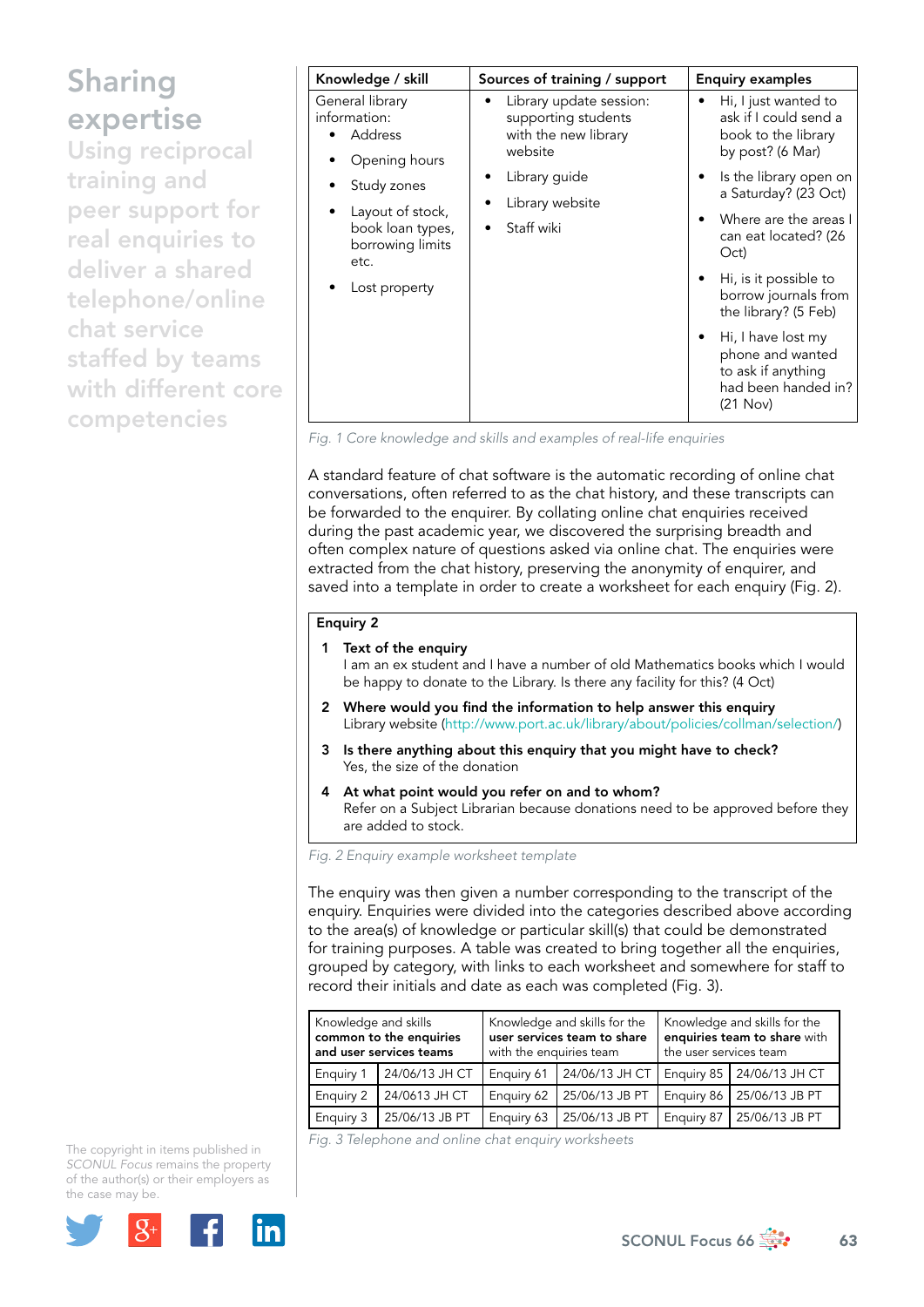Using reciprocal training and peer support for real enquiries to deliver a shared telephone/online chat service staffed by teams with different core competencies

### Peer support

Although library staff had access to formal training in managing interviews at the reference desk (e.g. developing skills such as using open questions in order to ascertain exactly what information was being sought), peer support or peer coaching offered a way to share the training load through team learning. During the summer of 2013, enquiries and user services staff were paired up for an hour a day to enable them to practise using online chat and to progress in a structured way through each worksheet containing real-life chat enquiries. They were expected to work together on at least one enquiry from each category, agreeing a model answer to the enquiry, and generating a basic knowledge base. As well as discussing the enquiry, they were asked to use the time as an opportunity to show each other important tools for the enquiries service; where to locate information on the library website, how to use the library management system to answer questions, and ways to use the staff wiki as a 'how to' manual.

Supporting staff to build confidence and hone their skills in a non-threatening environment promoted team building to some extent. From September 2013, a member of the enquiries and user services teams jointly covered a newly created dedicated telephone / online chat service point. This gave staff the chance to put theory into practice by continuing to coach each other while also staffing a live enquiries service. During quiet periods, they were asked to review the worksheets completed during the summer or, in a less structured manner, to simply look through transcripts from previous online chat enquiries and reflect on how they were handled. Support from peers went beyond the 'sitting by Nelly' approach to learning about enquiries, and encouraged staff to feel comfortable about sharing knowledge. They also acquired a sense of ownership, which motivated a member of the enquiries team to develop a 'theme of the fortnight' for training. Aside from very occasional chaos when the telephone and online chat bell rang simultaneously, feedback from staff supporting each other to learn and adapt to new technologies was positive. They felt that working together proved particularly useful when one member of staff was unsure how to answer and needed to refer the enquiry.

## Delivering a shared telephone/online chat enquiries service

From September 2014, the telephone / online chat service point became a shared service delivered by a single member of staff from the enquiries or the user services team. Cover for the service was split between mornings and afternoons, easing the pressure on busy lunch times. The advantage of having a larger pool of staff from which to provide cover was that we were able to extend the online chat service to 09:00–17:00 Monday to Friday. Meanwhile, the collection of real-life enquiries and the rudimentary knowledge base created through peer support has offered us a starting point for further enquiries training.

During the first year of operation, we focused on building confidence by praising the friendly, informal but professional tone being used, and reinforcing the practice of sending links to library web pages instead of typing lengthy replies. We also conducted a small online chat survey with students, and while we were encouraged that those who had used the service gave positive feedback, numbers were lower than expected. As a result, we are looking to increase use of the service through additional promotion and are investigating alternative online chat systems to upgrade the reliability of the software.

One year on, we are responding to feedback from the user services team by looking at providing consistent backup support for staff covering the telephone / online chat service, revisiting the peer support model. We are also working on developing a robust system for enquiry referrals, as we observed a slight reluctance among staff to refer on using our online referral form. By encouraging staff to refer on in this way, we hope to use virtual peer support to

The copyright in items published in *SCONUL Focus* remains the property of the author(s) or their employers as the case may be.